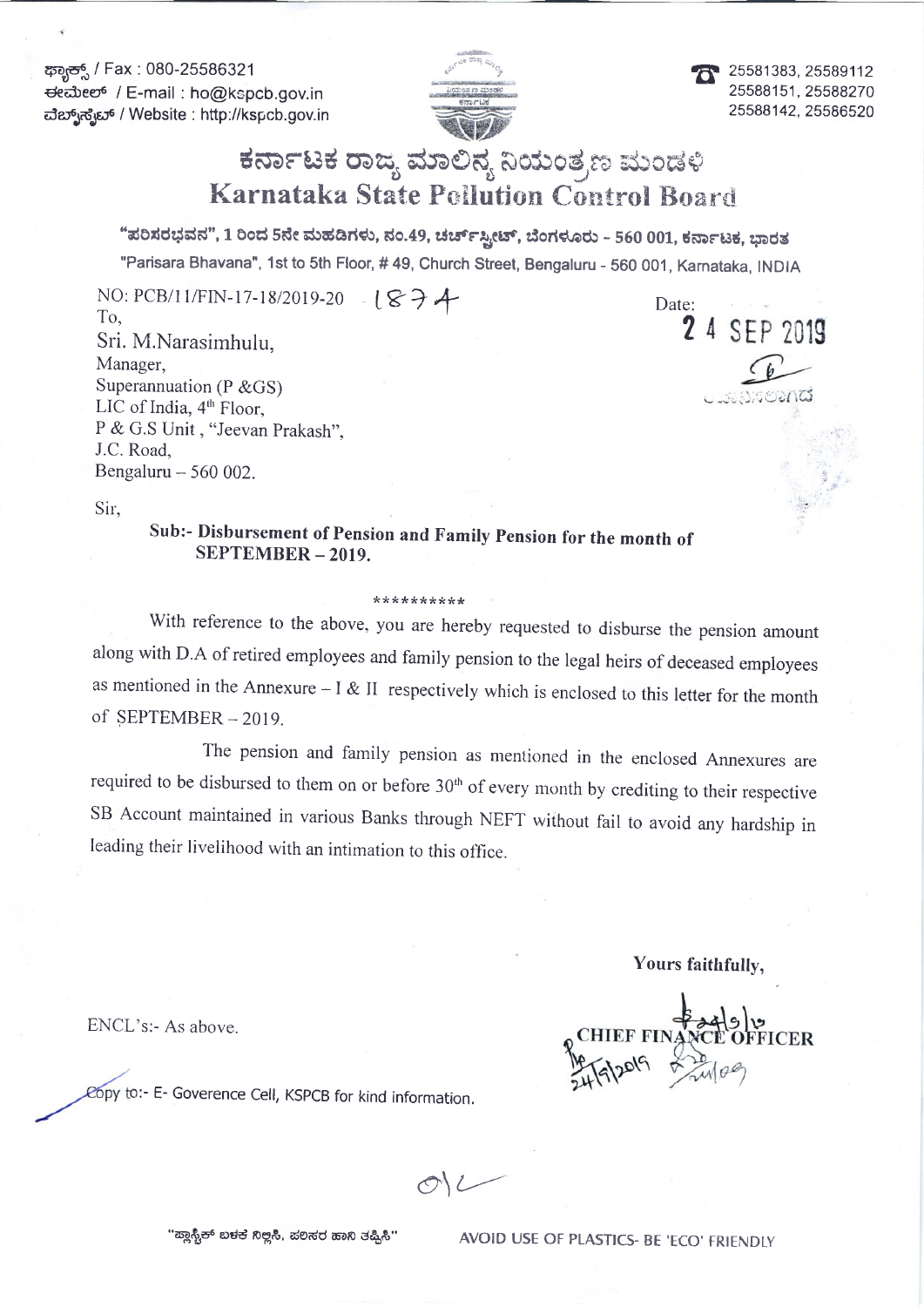Sept.-19

#### ANNEXURE -1 Statement showing the details of monthly pension to be disbursed to the retired employees of K.S.P.C.B for the month of SEPTEMBER- 2019

| SI.No                     | Names (Sri/Smt)        | <b>Annuity Number</b> | Pension (Rs.) |
|---------------------------|------------------------|-----------------------|---------------|
| $\mathbf{1}$              | Sampangi Ramaiah. C.N. | 30-1170               | 20631         |
| $\overline{2}$            | Sree Rangamma          | 501M0530008996        | 26972         |
| $\overline{\overline{3}}$ | Ramaiah B.             | 501M1007008601        | 48063         |
| 4                         | Sreeramalu. N          | 061M0701013225        | 16148         |
| $\overline{5}$            | Shankaramma. M         | 501M0201012086        | 11803         |
| $\overline{6}$            | Bharath Bhushan K.     | 501M1231011694        | 23882         |
| 7                         | Ramakrishna. S         | 061M0121017562        | 46913         |
| 8                         | Shambhavi Kamath       | 061M0101018514        | 21097         |
| $\overline{9}$            | Bheem Naik T.          | 061M0101018552        | 22811         |
| 10                        | Rajeshwari B.N.        | 061M0601020930        | 17745         |
| 11                        | Muralidhara            | 061M0301020672        | 14452         |
| 12                        | Narasimhaiah N.        | 061M0601020738        | 26516         |
| 13                        | Kullegowda D.          | 061M0701020892        | 17296         |
| 14                        | Shamanna J.            | 061M0901021242        | 15050         |
| 15                        | Althaf Hussain C.      | 061M1101021692        | 18615         |
| 16                        | Shyamsundar R.         | 061M1101022207        | 45768         |
| 17                        | Shivakumar Nagur       | 061M0401023678        | 16895         |
| 18                        | Vasantha C.            | 061M0501023227        | 23847         |
| 19                        | Ramegowda S.K.         | 061M0701024112        | 22859         |
| $\overline{20}$           | Krishna                | 061M0701024113        | 17045         |
| 21                        | Shivakumar S.R.        | 061M0401024637        | 9329          |
| 22                        | Eshappa                | 061M1201025433        | 18120         |
| 23                        | Siddaraju H.           | 061M0701024114        | 22859         |
| 24                        | Jayapraksh M.N.        | 061M0603030610        | 46452         |
| $\overline{25}$           | Ningarajappa N.        | 061M0601027289        | 15686         |
| 26                        | Simha M.D.N.           | 061M0601027370        | 48522         |
| $\overline{27}$           | Venkatasubbarao M.S.   | 061M0801028311        | 20466         |
| 28                        | Sujatha N.R.           | 061M0301030193        | 19011         |
| 29                        | Narayanaswamy C.       | 061M0603030611        | 19931         |
| $\overline{30}$           | Bhagyavan J.           | 061M0609030713        | 10220         |
| 31                        | Basavaraju Urs V.      | 061M0617030831        | 19735         |
| 32                        | Panchaiah Nandikol     | 061M0901032087        | 23847         |
| 33                        | K.S Subbalakshmi       | 061M1222033169        | 20069         |
| 34                        | Vijaylakshmi G.        | 061M0518034247        | 19908         |
| 35                        | Pamila G.              | 061M0601035674        | 14956         |
| 36                        | Shabbir Hussain        | 061M0701036054        | 17100         |
| 37                        | Shivrudraswamy P.      | 061M0701036024        | 27436         |
| 38                        | T.R.Basavarajappa      | 061M0701035818        | 17630         |
| 39                        | Prakash S.             | 061M0701036057        | 21315         |
| 40                        | Madachar               | 061M0701036052        | 11234         |
| 41                        | Venkatesh A.T          | 061M1001037690        | 19731         |
| 42                        | C.Pushpa               | 061M1101038791        | 20970         |
|                           |                        |                       |               |

Page 1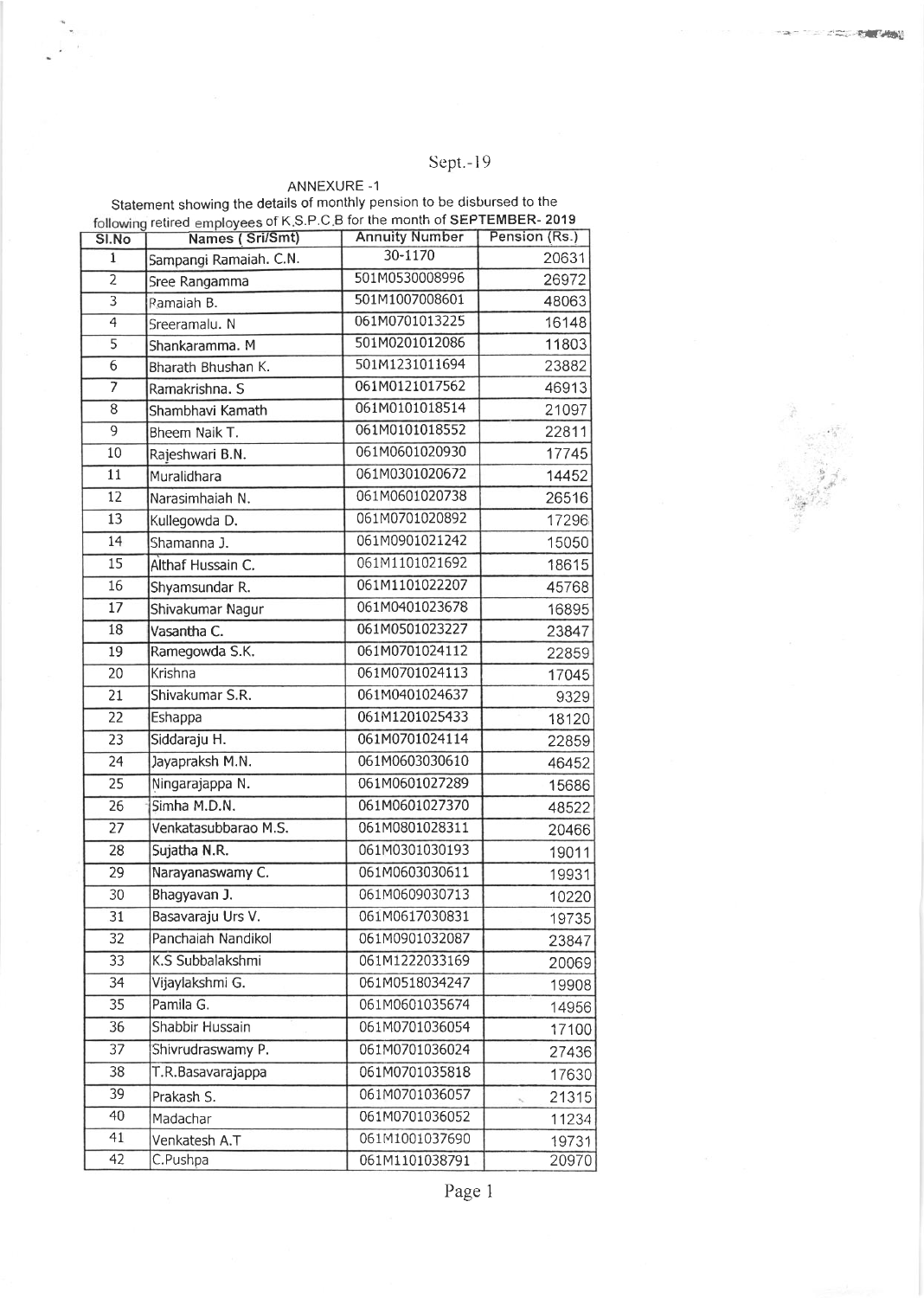Sept.- i 9

| 43                    | M.S.Muralidhara                      |                                  |                |
|-----------------------|--------------------------------------|----------------------------------|----------------|
| 44                    |                                      | 061M0101039277<br>061M0201039434 | 18611          |
| 45                    | Siddashetty<br>Mallappa              | 061M0301039875                   | 13573          |
| 46                    |                                      | 061M0501040461                   | 18422          |
| 47                    | A.V.Nagaraj Shetty<br>R.Shekar       | 061M0501040459                   | 26725          |
| 48                    | R.N.Wadekar                          |                                  | 14041          |
| 49                    |                                      | 061M1001042768                   | 11984          |
| 50                    | Manjunagaraju                        | 061M1001042783                   | 20308          |
|                       | S.Y.Sampath Kumar                    | 061M0801041464                   | 22467          |
| $\overline{51}$       | <b>B.H.Venkatesh</b>                 | 061M0801041465                   | 20888          |
| $\overline{52}$       | Gulab Singh                          | 061M0901042748                   | 20234          |
| 53<br>$\overline{54}$ | H.R. Mohan kumar                     | 061M0901042703                   | 19428          |
|                       | L.Narayana Swamy                     | 061M0901042705                   | 31611          |
| $\overline{55}$       | R.Raghupathi                         | 061M0901042704                   | 13788          |
| 56                    | Muniyamma                            | 061M1201043982                   | 8501           |
| $\overline{57}$       | T.R.Rangamma                         | 061M1201044284                   | 13791          |
| 58                    | C.Channaiah                          | 061M1201044506                   | 27650          |
| 59                    | M.R.Rachappana Mata<br>S.Nanda Kumar | 061M0301046257                   | 17985          |
| 60<br>61              | Venkataswamy                         | 061M0201045339                   | 48522          |
| 62                    | R.Narayana Rao                       | 061M0501040463<br>061M0701047821 | 13142<br>14344 |
| 63                    | S.Balakrishna                        | 061M0701047824                   |                |
| 64                    | M.P.Thasildhar                       | 061M0701047826                   | 23554          |
| 65                    | V.Ananda                             | 061M0701047827                   | 21378          |
| 66                    | C.Jaya Kumar                         | 061M1201049877                   | 24346          |
| 67                    |                                      | 061M0101050270                   | 19410          |
| 68                    | Shivagiriyaiah<br>G.Chandrashekar    |                                  | 18757          |
| 69                    |                                      | 061M0101050269                   | 26812          |
| 70                    | C.O. Ahmed Pasha                     | 061M0701052394                   | 22371          |
|                       | T.Manjulakshi                        | 501200000076                     | 24713          |
| 71                    | G.Srinivasa Murthy                   | 501200000074                     | 18804          |
| 72                    | <b>B.G.Jekinakatti</b>               | 501200000075                     | 16956          |
| 73                    | S.Sudha                              | 501200000113                     | 20779          |
| 74                    | Hanumanthappa                        | 501200000201                     | 17889          |
| 75                    | P.M.Shiddanagoudar                   | 501200000276                     | 24332          |
| 76                    | R. Thipperangappa                    | 501200000274                     | 16123          |
| 77                    | N.Lakshman                           | 501200000642                     | 30830          |
| 78                    | K.M.Lingaraju                        | 501200000671                     | 35523          |
| 79                    | C.M.Satheesh                         | 501200000670                     | 36438          |
| 80                    | ShanthaKumari.R                      | 501200000858                     | 29303          |
| 81                    | Sarathy.P                            | 501200000860                     | 21993          |
| 82                    | N.Venugopal Murthy                   | 501200000882                     |                |
| 83                    | B.G.Mohankrishnan                    | 501200002925                     | 25919          |
| 84                    | M.Lakshman                           |                                  | 44083          |
| 85                    | R.Gurumurthy                         | 501200003226                     | 38267<br>37351 |
| 86                    | B.Nagappa                            | 501200003227                     |                |
| 87                    |                                      | 501200003294                     | 26523          |
| 88                    | Kalaichelvi.G                        |                                  | 27913          |
|                       | Manjunatha.K                         |                                  | 25920          |
| 89                    | B.N.Ramesh kumar                     |                                  | 42034          |
|                       | ł.                                   | <b>TOTAL</b>                     | 2053271        |

Page 2

**U** Chief Finance Officer Karnataka State Pollution Control Board<br>Research 1997, 2007, 2008